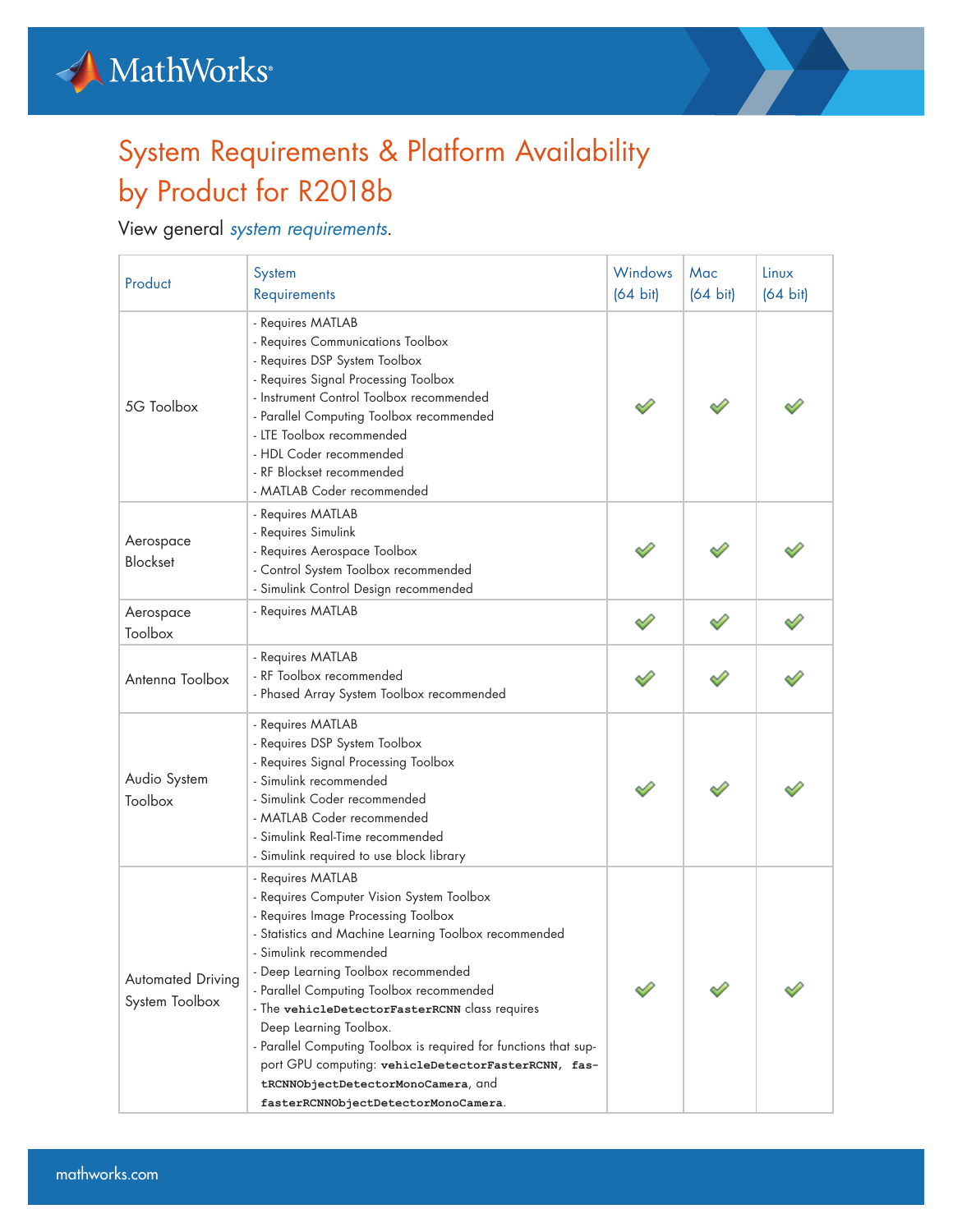## MathWorks

| Product                           | System<br>Requirements                                                                                                                                                                                                                                                                                                                                                                                                                                                                                                                                                                                                                                                                                                                                                                                                                                                                                                                                      | <b>Windows</b><br>$(64 \text{ bit})$ | Mac<br>$(64 \text{ bit})$ | Linux<br>$(64 \text{ bit})$ |
|-----------------------------------|-------------------------------------------------------------------------------------------------------------------------------------------------------------------------------------------------------------------------------------------------------------------------------------------------------------------------------------------------------------------------------------------------------------------------------------------------------------------------------------------------------------------------------------------------------------------------------------------------------------------------------------------------------------------------------------------------------------------------------------------------------------------------------------------------------------------------------------------------------------------------------------------------------------------------------------------------------------|--------------------------------------|---------------------------|-----------------------------|
| <b>Bioinformatics</b><br>Toolbox  | - Requires MATLAB<br>- Requires Statistics and Machine Learning Toolbox<br>- On Red Hat Enterprise Linux 6.x and SUSE Linux Enterprise<br>Desktop 11.x, use LIBZ version 1.2.3.3 or higher                                                                                                                                                                                                                                                                                                                                                                                                                                                                                                                                                                                                                                                                                                                                                                  |                                      |                           |                             |
| Communications<br>Toolbox         | - Requires MATLAB<br>- Requires Signal Processing Toolbox<br>- Requires DSP System Toolbox<br>- Fixed-Point Designer recommended<br>- Simulink Coder recommended<br>- Simulink recommended<br>- RF Toolbox recommended<br>- RF Blockset recommended<br>- Parallel Computing Toolbox recommended<br>- MATLAB Coder recommended                                                                                                                                                                                                                                                                                                                                                                                                                                                                                                                                                                                                                               |                                      |                           |                             |
| Computer Vision<br>System Toolbox | - Requires MATLAB<br>- Requires Image Processing Toolbox<br>- Simulink recommended<br>- Image Acquisition Toolbox recommended<br>- MATLAB Coder recommended<br>- Simulink required to use block library<br>- Statistics and Machine Learning Toolbox recommended<br>- Parallel Computing Toolbox recommended<br>- Deep Learning Toolbox recommended<br>- The trainImageCategoryClassifier function and<br>imageCategoryClassifier class require Statistics and<br>Machine Learning Toolbox.<br>- Deep learning functionality requires Deep Learning Toolbox.<br>Parallel Computing Toolbox is required for GPU support. These<br>capabilities include training frameworks and layers for<br>object detection and semantic segmentation.<br>- The trainRCNNObjectDetector function and<br>rcnnObjectDetector class requires Deep Learning Toolbox and<br>Statistics and Machine Learning Toolbox. Parallel Computing<br>Toolbox is required for GPU support. |                                      |                           |                             |
| Control System<br>Toolbox         | - Requires MATLAB                                                                                                                                                                                                                                                                                                                                                                                                                                                                                                                                                                                                                                                                                                                                                                                                                                                                                                                                           |                                      |                           |                             |
| Curve Fitting<br>Toolbox          | - Requires MATLAB<br>- Statistics and Machine Learning Toolbox recommended                                                                                                                                                                                                                                                                                                                                                                                                                                                                                                                                                                                                                                                                                                                                                                                                                                                                                  |                                      |                           |                             |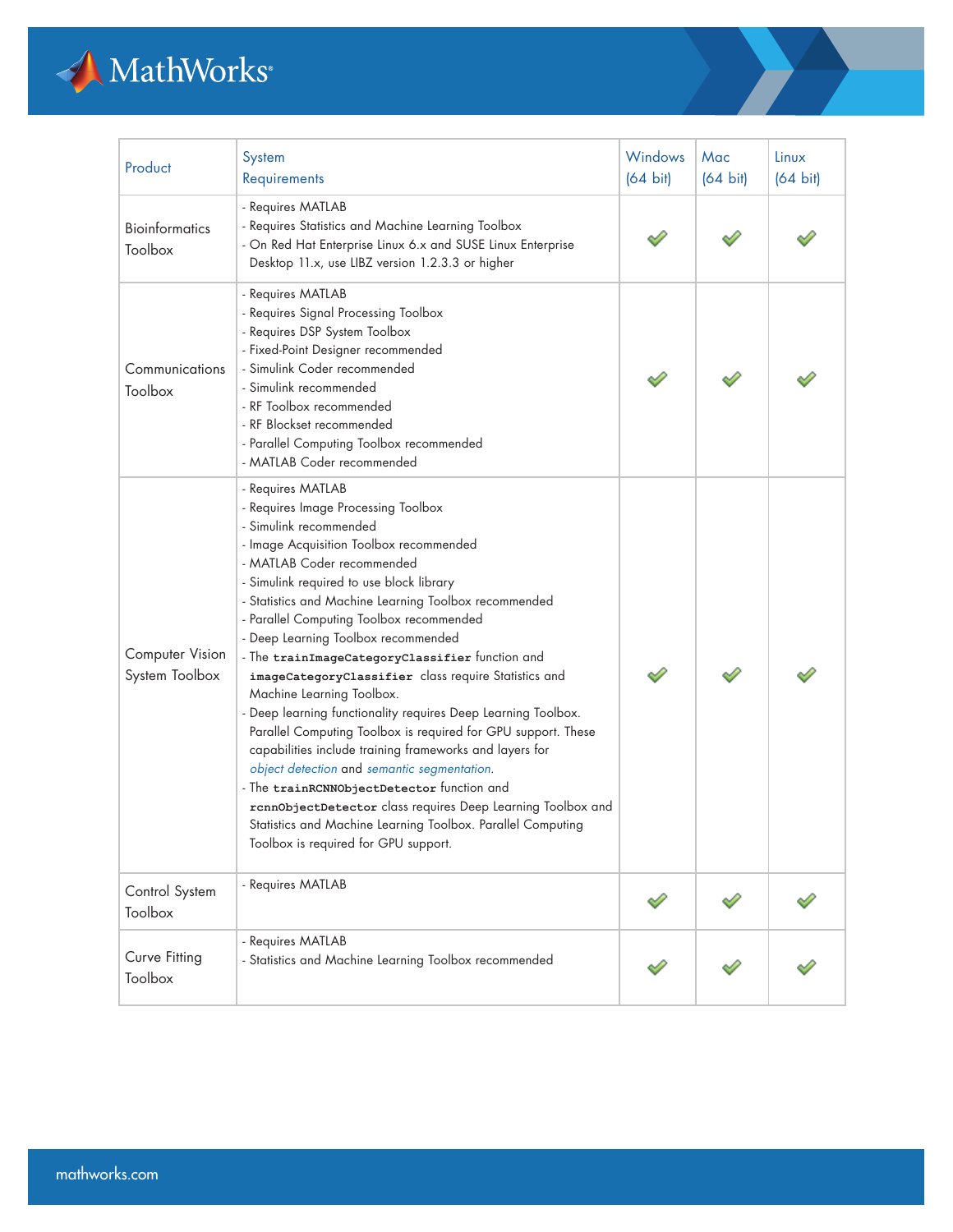

| Product                        | System<br>Requirements                                                                                                                                                                                                                                                                                                                                                                                                                                                                                                                                                                                                                                                                                                                                                                                                                                                                                                                                                                                                                  | Windows<br>$(64 \text{ bit})$ | Mac<br>$(64 \text{ bit})$ | Linux<br>$(64 \text{ bit})$ |
|--------------------------------|-----------------------------------------------------------------------------------------------------------------------------------------------------------------------------------------------------------------------------------------------------------------------------------------------------------------------------------------------------------------------------------------------------------------------------------------------------------------------------------------------------------------------------------------------------------------------------------------------------------------------------------------------------------------------------------------------------------------------------------------------------------------------------------------------------------------------------------------------------------------------------------------------------------------------------------------------------------------------------------------------------------------------------------------|-------------------------------|---------------------------|-----------------------------|
| Data<br>Acquisition<br>Toolbox | - Requires MATLAB<br>- Requires a supported data acquisition hardware device and its<br>associated driver software                                                                                                                                                                                                                                                                                                                                                                                                                                                                                                                                                                                                                                                                                                                                                                                                                                                                                                                      |                               |                           |                             |
| Database<br>Toolbox            | - Requires MATLAB<br>- Your system must have access to an installed database.<br>- Database Toolbox supports importing and exporting data from<br>any ODBC- and JDBC-compliant database management system,<br>including:<br>- SQLite<br>- IBM DB2<br>- IBM Informix<br>- Ingres<br>- Microsoft Access<br>- Microsoft Excel<br>- Microsoft SQL Server<br>- MySQL<br>- Oracle<br>- PostgreSQL<br>- Sybase SQL Server<br>- Sybase SQL Anywhere<br>- Database Toolbox requires a database driver. You typically<br>install a driver when you install a database. For instructions<br>about how to install a database driver, consult your database<br>administrator.<br>- On Windows platforms, Database Toolbox supports Open<br>Database Connectivity (ODBC) drivers and Java Database<br>Connectivity (JDBC) drivers. On UNIX platforms, Database<br>Toolbox supports JDBC drivers. See product documentation for<br>more details.<br>- Database Toolbox supports American National Standards<br>Institute (ANSI) standard SQL commands. |                               |                           |                             |
| Datafeed<br>Toolbox            | - Requires MATLAB<br>Datafeeds available only on Windows from:<br>- Bloomberg<br>- Haver Analytics<br>- IQFeed                                                                                                                                                                                                                                                                                                                                                                                                                                                                                                                                                                                                                                                                                                                                                                                                                                                                                                                          |                               |                           |                             |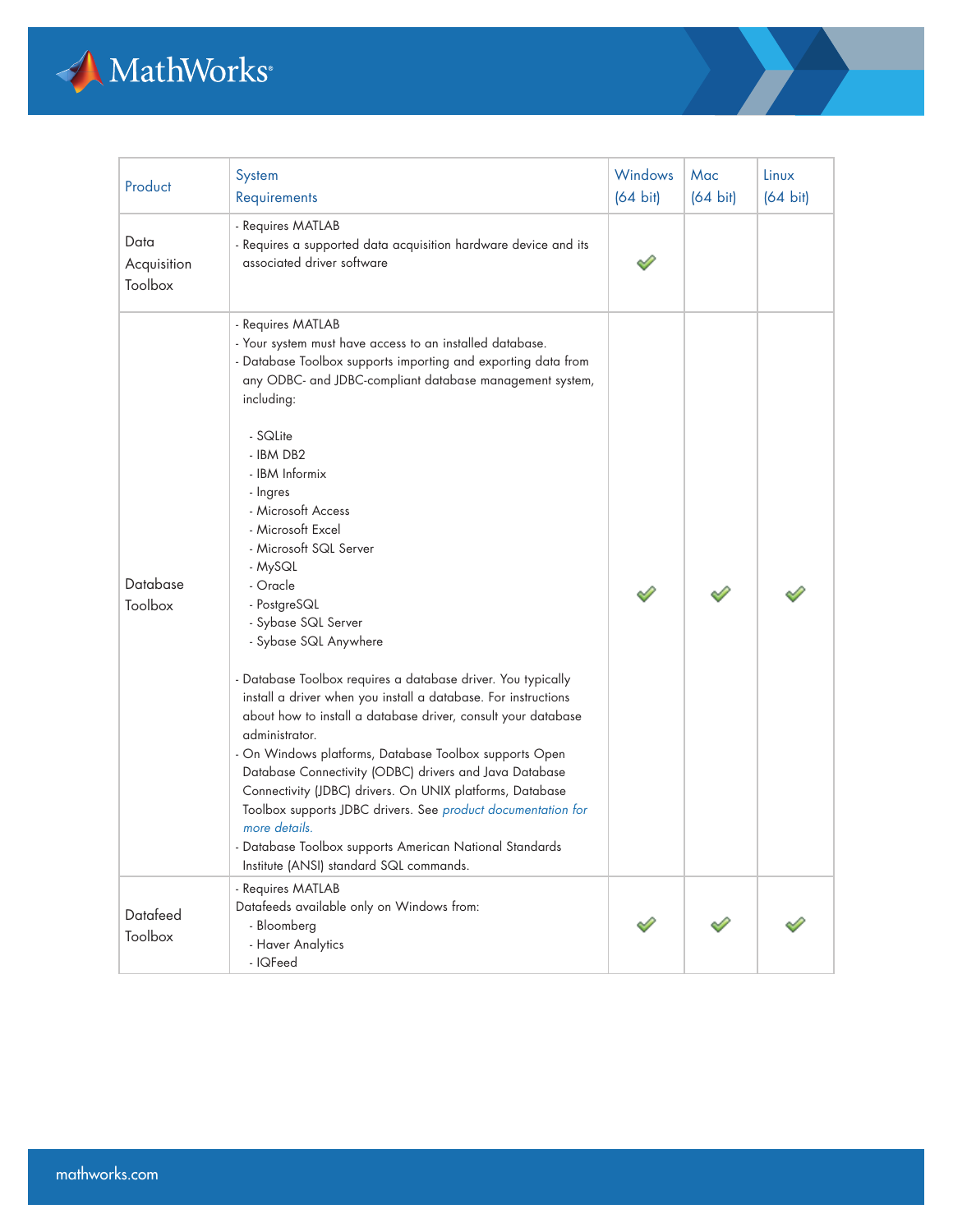

| Product                           | System<br>Requirements                                                                                                                                                                                                                                                                                                                                                                                                                                                            | Windows<br>$(64 \text{ bit})$ | Mac<br>$(64 \text{ bit})$ | Linux<br>$(64 \text{ bit})$ |
|-----------------------------------|-----------------------------------------------------------------------------------------------------------------------------------------------------------------------------------------------------------------------------------------------------------------------------------------------------------------------------------------------------------------------------------------------------------------------------------------------------------------------------------|-------------------------------|---------------------------|-----------------------------|
| Deep Learning<br>Toolbox          | - Requires MATLAB<br>- Parallel Computing Toolbox recommended and is<br>required for GPU support<br>- Image Processing Toolbox recommended<br>- Computer Vision System Toolbox recommended<br>- GPU Coder recommended<br>- MATLAB Coder recommended<br>- Simulink recommended                                                                                                                                                                                                     |                               |                           |                             |
| DO<br>Qualification<br>Kit        | - Requires MATLAB<br>- Requires Simulink Report Generator (to execute tests for<br>Simulink Check tool qualification)                                                                                                                                                                                                                                                                                                                                                             |                               |                           |                             |
| DSP System<br>Toolbox             | - Requires MATLAB<br>- Requires Signal Processing Toolbox<br>- Simulink recommended<br>- Fixed-Point Designer recommended<br>- Communications Toolbox recommended<br>- Simulink Coder recommended<br>- MATLAB Coder recommended<br>- Simulink required to use block library                                                                                                                                                                                                       |                               |                           |                             |
| Econometrics<br>Toolbox           | - Requires MATLAB<br>- Requires Statistics and Machine Learning Toolbox<br>- Requires Optimization Toolbox                                                                                                                                                                                                                                                                                                                                                                        |                               |                           |                             |
| Embedded<br>Coder                 | - Requires MATLAB<br>- Requires MATLAB Coder<br>- Requires Simulink for generating code from Simulink<br>- Requires Simulink Coder for generating code from Simulink<br>- Requires Fixed-Point Designer for generating fixed-point code<br>- Requires host platform C compiler.<br>See list of supported host compilers.<br>- Requires cross-compiler for the target processor if the code will<br>execute on a platform different from the host.<br>- Simulink Coder recommended |                               |                           |                             |
| Filter Design<br><b>HDL Coder</b> | - Requires MATLAB<br>- Requires Signal Processing Toolbox<br>- Requires Fixed-Point Designer<br>- Requires DSP System Toolbox<br>- HDL Coder recommended<br>- HDL Verifier recommended                                                                                                                                                                                                                                                                                            |                               |                           |                             |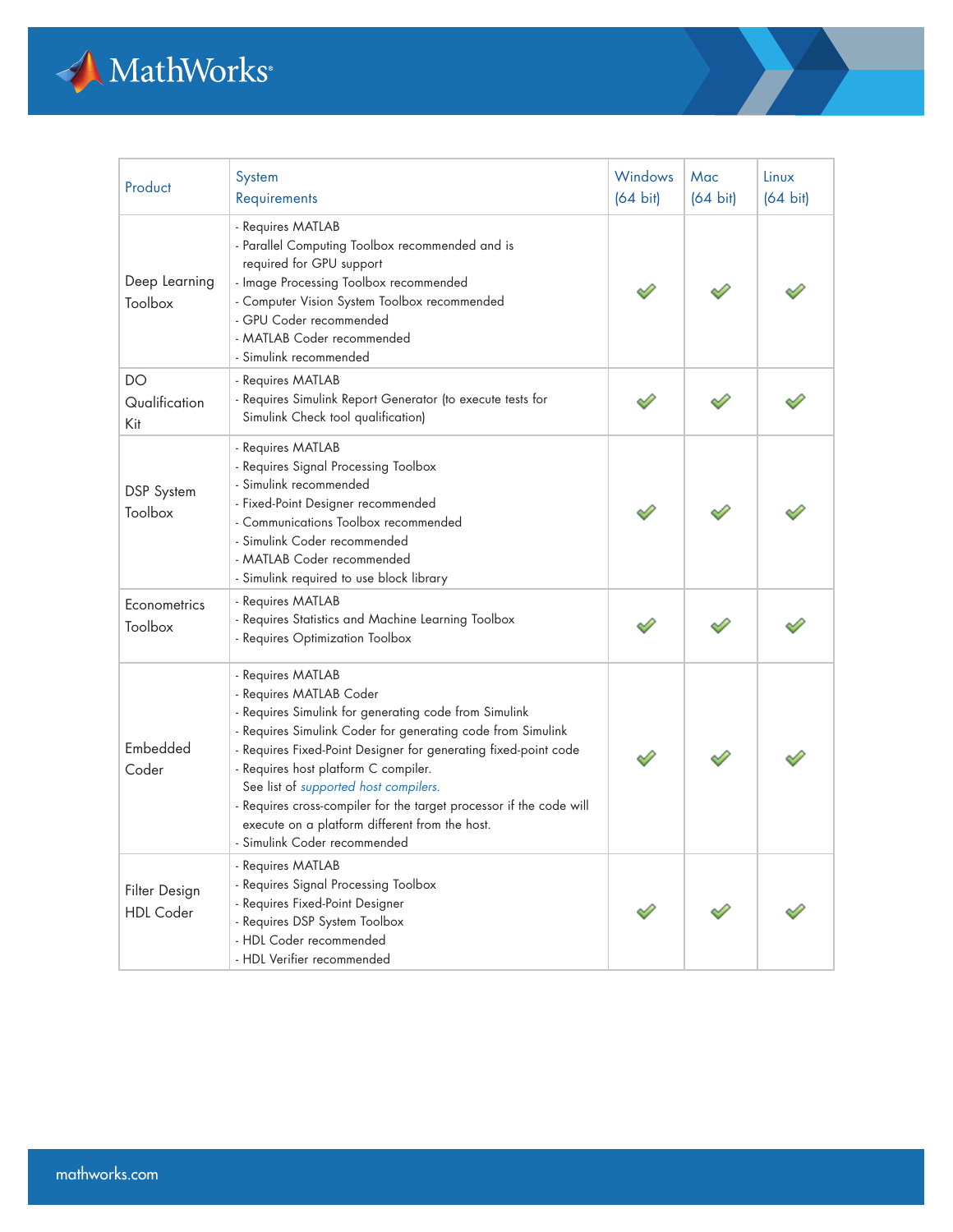

| Product                             | System<br>Requirements                                                                                                                                                                                                                                                                                                                                                                                                                 | <b>Windows</b><br>$(64 \text{ bit})$ | Mac<br>$(64 \text{ bit})$ | Linux<br>$(64 \text{ bit})$ |
|-------------------------------------|----------------------------------------------------------------------------------------------------------------------------------------------------------------------------------------------------------------------------------------------------------------------------------------------------------------------------------------------------------------------------------------------------------------------------------------|--------------------------------------|---------------------------|-----------------------------|
| Financial<br>Instruments<br>Toolbox | - Requires MATLAB<br>- Requires Financial Toolbox<br>- Requires Statistics and Machine Learning Toolbox<br>- Requires Optimization Toolbox<br>- The fitSmoothingSpline function requires<br>Curve Fitting Toolbox<br>- Econometrics Toolbox recommended<br>- Datafeed Toolbox recommended<br>- Curve Fitting Toolbox recommended<br>- Global Optimization Toolbox recommended<br>- Database Toolbox recommended                        |                                      |                           |                             |
| <b>Financial Toolbox</b>            | - Requires MATLAB<br>- Requires Statistics and Machine Learning Toolbox<br>- Requires Optimization Toolbox                                                                                                                                                                                                                                                                                                                             |                                      |                           |                             |
| Fixed-Point<br>Designer             | - Requires MATLAB<br>- Requires Simulink for fixed-point design in Simulink<br>- Parallel Computing Toolbox recommended                                                                                                                                                                                                                                                                                                                |                                      |                           |                             |
| Fuzzy Logic<br>Toolbox              | - Requires MATLAB<br>- Requires Simulink for using toolbox blocks                                                                                                                                                                                                                                                                                                                                                                      |                                      |                           |                             |
| Global Optimization<br>Toolbox      | - Requires MATLAB<br>- Requires Optimization Toolbox<br>- Parallel Computing Toolbox recommended                                                                                                                                                                                                                                                                                                                                       |                                      |                           |                             |
| <b>GPU Coder</b>                    | - Requires MATLAB<br>- Requires MATLAB Coder<br>- Requires Parallel Computing Toolbox<br>- Embedded Coder recommended<br>- Requires Deep Learning Toolbox to generate code from<br>deep learning networks<br>- Requires host platform C compiler. See list of<br>supported host compilers.<br>- For GPU computing, see additional system requirements<br>- For executing deep learning examples,<br>see additional system requirements |                                      |                           |                             |
| <b>HDL</b> Coder                    | - Requires MATLAB<br>- Requires Fixed-Point Designer<br>- Requires MATLAB Coder<br>- Simulink recommended<br>- Signal Processing Toolbox recommended<br>- DSP System Toolbox recommended<br>- HDL Verifier recommended                                                                                                                                                                                                                 |                                      |                           |                             |
| <b>HDL</b> Verifier                 | - Requires MATLAB<br>- Simulink recommended<br>- MATLAB Coder required for DPI component generation<br>- Simulink Coder required for DPI component and TLM gen-<br>eration from Simulink<br>- Fixed-Point Designer required for cosimulation and<br>FPGA-in-the-loop                                                                                                                                                                   |                                      |                           |                             |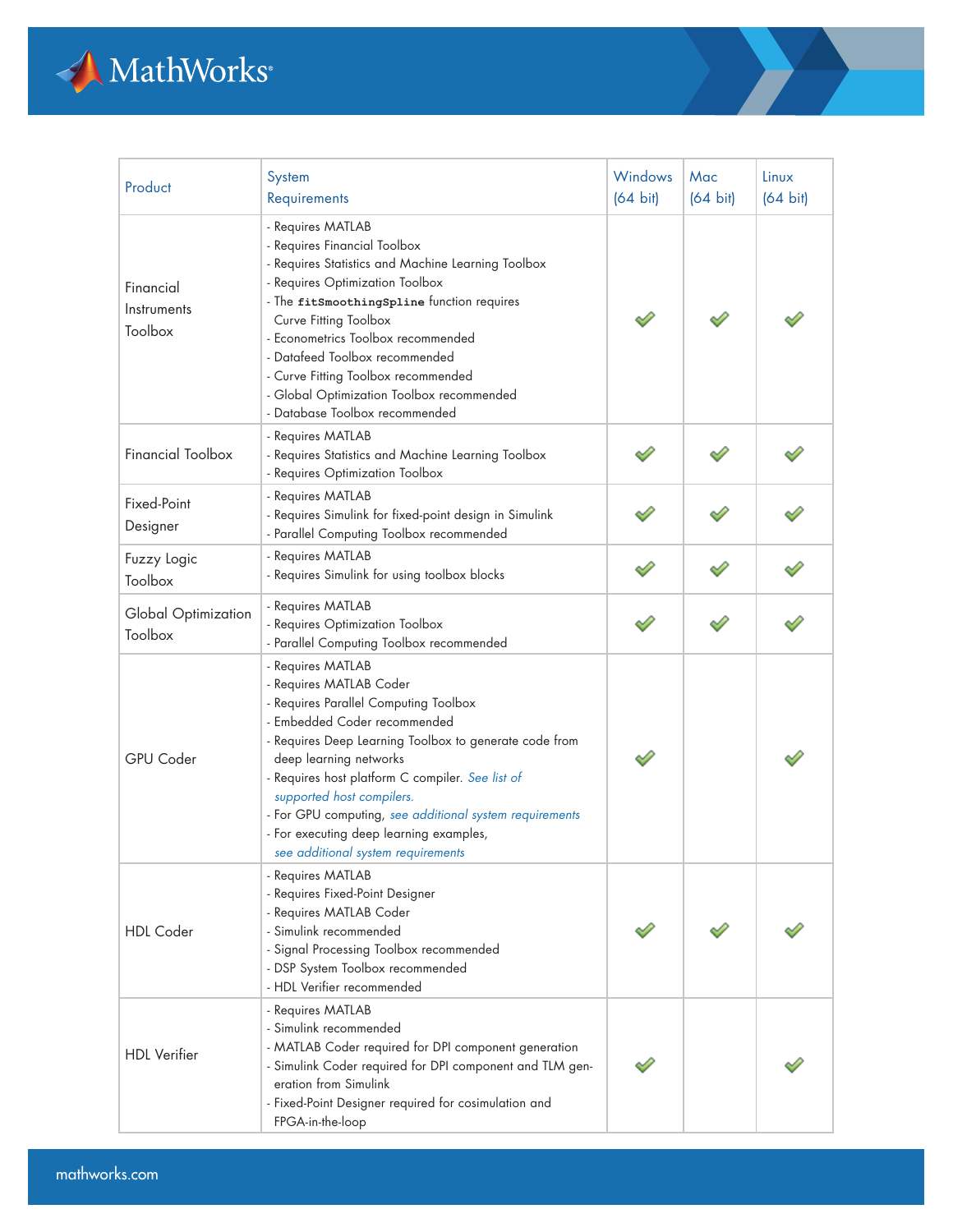

| Product                            | System<br>Requirements                                                                                                                                                                                                                                                                                                                                                                                                                                                                                                                                                                                                       | Windows<br>$(64 \text{ bit})$ | Mac<br>$(64 \text{ bit})$ | Linux<br>$(64 \text{ bit})$ |
|------------------------------------|------------------------------------------------------------------------------------------------------------------------------------------------------------------------------------------------------------------------------------------------------------------------------------------------------------------------------------------------------------------------------------------------------------------------------------------------------------------------------------------------------------------------------------------------------------------------------------------------------------------------------|-------------------------------|---------------------------|-----------------------------|
| <b>IEC</b><br>Certification<br>Kit | - Requires MATLAB<br>- Requires Simulink Report Generator (to execute tests for Simulink<br>Check tool qualification)                                                                                                                                                                                                                                                                                                                                                                                                                                                                                                        |                               |                           |                             |
| Image<br>Acquisition<br>Toolbox    | - Requires MATLAB<br>- Requires Image Processing Toolbox<br>- Computer Vision System Toolbox recommended                                                                                                                                                                                                                                                                                                                                                                                                                                                                                                                     |                               |                           |                             |
| Image<br>Processing<br>Toolbox     | - Requires MATLAB<br>- Signal Processing Toolbox recommended<br>- Statistics and Machine Learning Toolbox recommended<br>- Computer Vision System Toolbox recommended<br>- Wavelet Toolbox recommended<br>- Image Acquisition Toolbox recommended<br>- Mapping Toolbox recommended<br>- Image processing on GPU requires Parallel Computing Toolbox.<br>A list of support functions is available on this page.<br>- Deep learning functionality requires Deep Learning Toolbox.<br>Parallel Computing Toolbox is required for GPU support.<br>Deep learning capabilities for image processing are described<br>on this page. |                               |                           |                             |
| Instrument<br>Control<br>Toolbox   | - Requires MATLAB<br>- For VISA and GPIB support, availability and installation of<br>third-party platform-specific GPIB and VISA libraries are required                                                                                                                                                                                                                                                                                                                                                                                                                                                                     |                               |                           |                             |
| LTE HDL<br>Toolbox                 | - Requires MATLAB<br>- Requires Simulink<br>- Requires Communications Toolbox<br>- Requires Signal Processing Toolbox<br>- Requires DSP System Toolbox<br>- Requires Fixed-Point Designer<br>- LTE Toolbox recommended<br>- HDL Coder recommended<br>- HDL Verifier recommended                                                                                                                                                                                                                                                                                                                                              |                               |                           |                             |
| <b>LTE Toolbox</b>                 | - Requires MATLAB<br>- Requires Signal Processing Toolbox<br>- Requires DSP System Toolbox<br>- Requires Communications Toolbox<br>- Instrument Control Toolbox recommended<br>- Parallel Computing Toolbox recommended<br>- HDL Coder recommended<br>- RF Blockset recommended                                                                                                                                                                                                                                                                                                                                              |                               |                           |                             |
| Mapping<br>Toolbox                 | - Requires MATLAB<br>- Statistics and Machine Learning Toolbox recommended<br>- Image Processing Toolbox recommended                                                                                                                                                                                                                                                                                                                                                                                                                                                                                                         |                               |                           |                             |
| <b>MATLAB</b>                      | - Prerequisite for all other products                                                                                                                                                                                                                                                                                                                                                                                                                                                                                                                                                                                        |                               |                           |                             |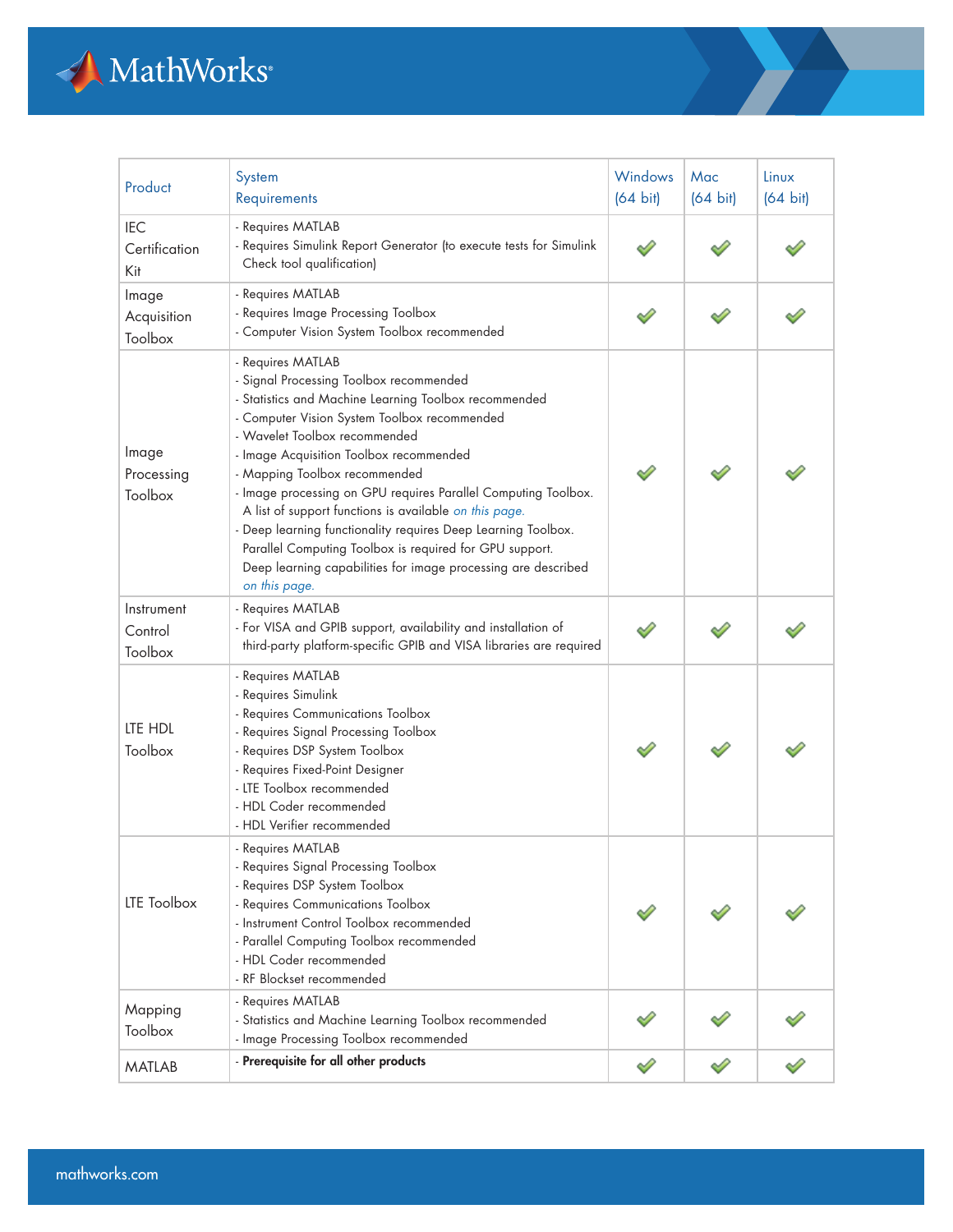

| Product                                              | System<br>Requirements                                                                                                                                                                                                                                                                                                                                                                                                                         | Windows<br>$(64 \text{ bit})$ | Mac<br>$(64 \text{ bit})$ | Linux<br>$(64 \text{ bit})$ |
|------------------------------------------------------|------------------------------------------------------------------------------------------------------------------------------------------------------------------------------------------------------------------------------------------------------------------------------------------------------------------------------------------------------------------------------------------------------------------------------------------------|-------------------------------|---------------------------|-----------------------------|
| <b>MATLAB Coder</b>                                  | - Requires MATLAB<br>- Simulink Coder recommended<br>- Embedded Coder recommended<br>- Requires Fixed-Point Designer for generating fixed-point code<br>- Requires host platform C compiler. See list of<br>supported host compilers.<br>- Requires cross compiler for the target processor if the code will<br>execute on a platform different from the host<br>- For executing deep learning networks,<br>see additional system requirements |                               |                           |                             |
| <b>MATLAB</b><br>Compiler                            | - Requires MATLAB                                                                                                                                                                                                                                                                                                                                                                                                                              |                               |                           |                             |
| <b>MATLAB</b><br>Compiler SDK                        | - Requires MATLAB<br>- Requires MATLAB Compiler<br>- Creating libraries and components that will be integrated with<br>other programming languages requires a compiler for those<br>languages. See list of supported compilers.                                                                                                                                                                                                                |                               |                           |                             |
| <b>MATI AB</b><br>Distributed<br>Computing<br>Server | - Requires access to a client session of MATLAB<br>and Parallel Computing Toolbox<br>- See additional system requirements.                                                                                                                                                                                                                                                                                                                     |                               |                           |                             |
| <b>MATLAB</b><br>Production<br>Server                | - Does not require MATLAB or Simulink<br>- See additional system requirements.                                                                                                                                                                                                                                                                                                                                                                 |                               |                           |                             |
| <b>MATLAB Report</b><br>Generator                    | - Requires MATLAB                                                                                                                                                                                                                                                                                                                                                                                                                              |                               |                           |                             |
| Model<br>Predictive<br>Control Toolbox               | - Requires MATLAB<br>- Requires Control System Toolbox<br>- Requires Simulink for using toolbox blocks<br>- Simulink Control Design recommended                                                                                                                                                                                                                                                                                                |                               |                           |                             |
| Model-Based<br>Calibration<br>Toolbox                | - Requires MATLAB<br>- Requires Simulink<br>- Requires Optimization Toolbox<br>- Requires Statistics and Machine Learning Toolbox<br>- Requires Symbolic Math Toolbox<br>- Deep Learning Toolbox recommended<br>- Parallel Computing Toolbox recommended<br>- Global Optimization Toolbox recommended                                                                                                                                          |                               |                           |                             |
| OPC Toolbox                                          | - Requires MATLAB                                                                                                                                                                                                                                                                                                                                                                                                                              |                               |                           |                             |
| Optimization<br>Toolbox                              | - Requires MATLAB<br>- Parallel Computing Toolbox recommended                                                                                                                                                                                                                                                                                                                                                                                  |                               |                           |                             |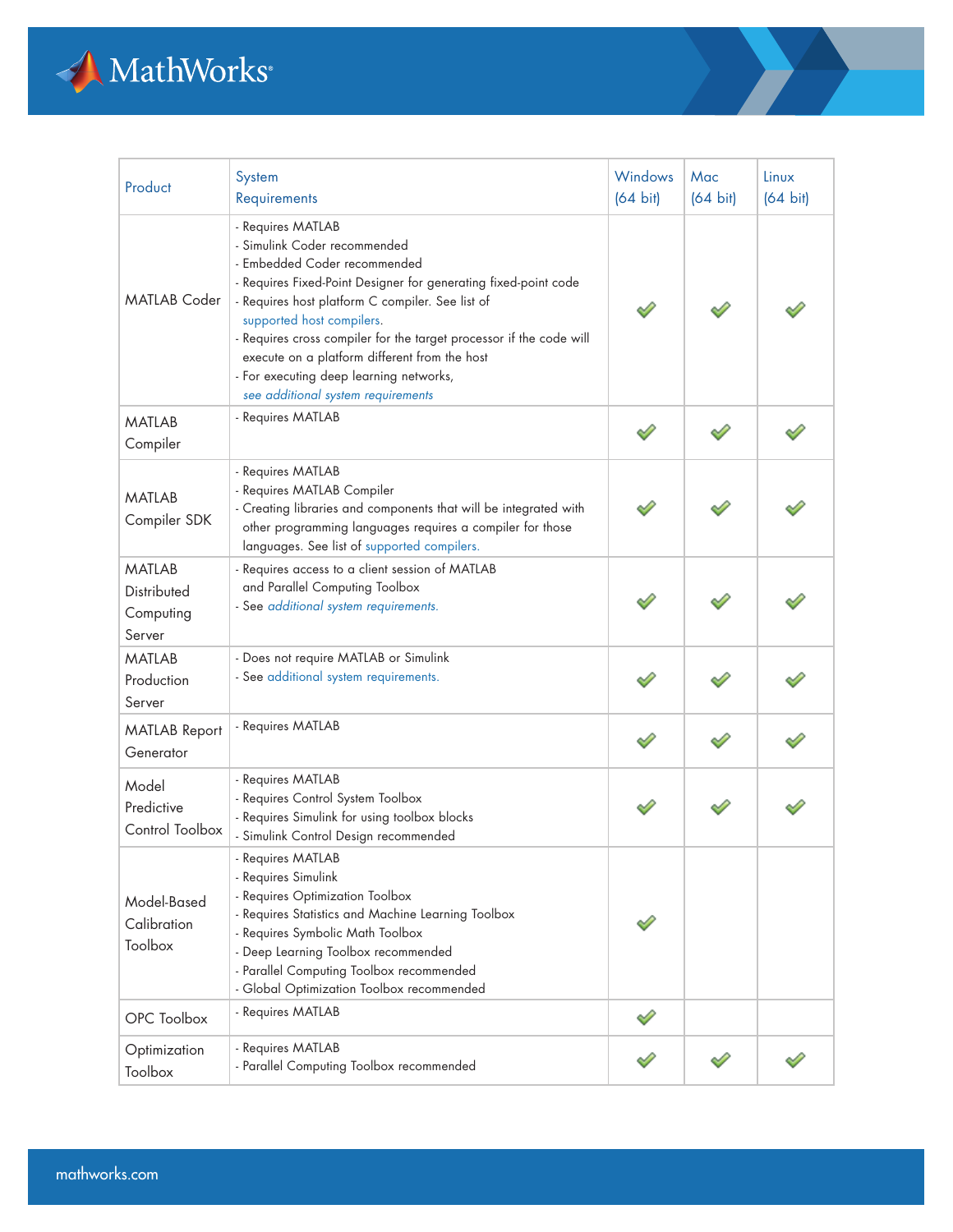

| Parallel<br>Computing<br>Toolbox                      | - RRequires MATLAB<br>- General resource requirements for parallel computing:<br>- Maximum of 1 MATLAB worker per physical CPU core is<br>recommended.<br>- Minimum of 2GB RAM per MATLAB worker is recommended.<br>If you are using Simulink, 4GB RAM per worker is<br>recommended.<br>- Requirements for supporting the local scheduler<br>- Minimum of 5 GB of disk space is recommended to accommo-<br>date temporary data directories.<br>- Requirements for GPU Computing<br>- CUDA-enabled NVIDIA GPUs with compute capability 3.0 or<br>higher. For releases 17b and earlier, compute capability 2.0 is<br>sufficient for all features except for use of deep learning.<br>(Is my GPU supported?)<br>- Latest graphics driver (Get the latest driver.)<br>- Requirements for scaling across multiple computers<br>in a cluster or cloud<br>- MATLAB Distributed Computing Server extends the constructs<br>of parallel computing to clusters and clouds |  |  |
|-------------------------------------------------------|-----------------------------------------------------------------------------------------------------------------------------------------------------------------------------------------------------------------------------------------------------------------------------------------------------------------------------------------------------------------------------------------------------------------------------------------------------------------------------------------------------------------------------------------------------------------------------------------------------------------------------------------------------------------------------------------------------------------------------------------------------------------------------------------------------------------------------------------------------------------------------------------------------------------------------------------------------------------|--|--|
| Partial<br><b>Differential</b><br>Equation<br>Toolbox | - Requires MATLAB                                                                                                                                                                                                                                                                                                                                                                                                                                                                                                                                                                                                                                                                                                                                                                                                                                                                                                                                               |  |  |
| Phased Array<br>System Toolbox                        | - Requires MATLAB<br>- Requires DSP System Toolbox<br>- Requires Signal Processing Toolbox<br>- Simulink recommended<br>- MATLAB Coder recommended<br>- Simulink Coder recommended                                                                                                                                                                                                                                                                                                                                                                                                                                                                                                                                                                                                                                                                                                                                                                              |  |  |
| Polyspace Bug<br>Finder                               | - Requires MATLAB<br>- Polyspace Code Prover recommended                                                                                                                                                                                                                                                                                                                                                                                                                                                                                                                                                                                                                                                                                                                                                                                                                                                                                                        |  |  |
| Polyspace<br>Client for Ada                           | - Polyspace Server for Ada required<br>- Does not require MATLAB or Simulink                                                                                                                                                                                                                                                                                                                                                                                                                                                                                                                                                                                                                                                                                                                                                                                                                                                                                    |  |  |
| Polyspace<br>Code Prover                              | - Requires MATLAB<br>- Requires Polyspace Bug Finder                                                                                                                                                                                                                                                                                                                                                                                                                                                                                                                                                                                                                                                                                                                                                                                                                                                                                                            |  |  |
| Polyspace<br>Server for Ada                           | - Polyspace Client for Ada recommended<br>- Does not require MATLAB or Simulink                                                                                                                                                                                                                                                                                                                                                                                                                                                                                                                                                                                                                                                                                                                                                                                                                                                                                 |  |  |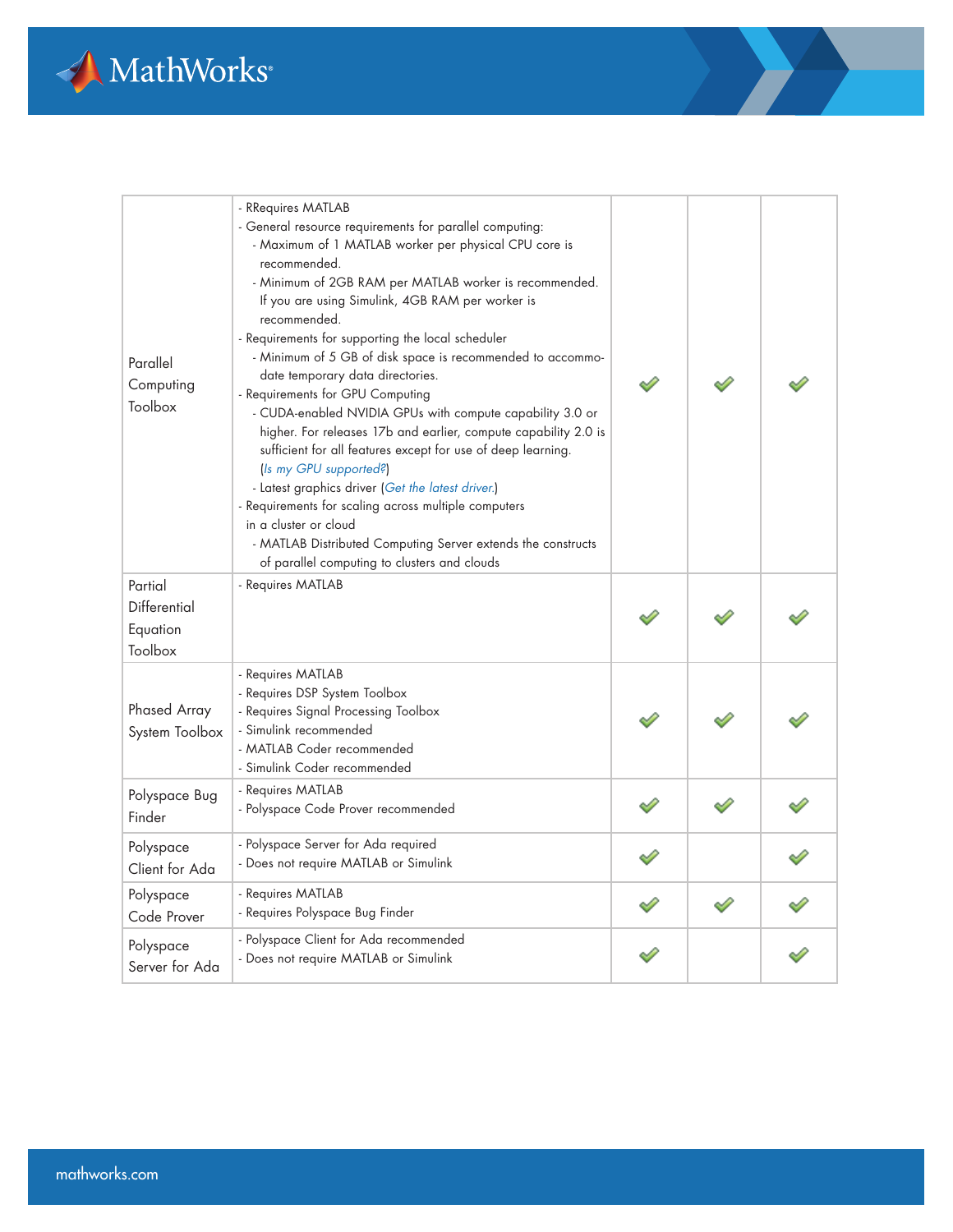

| Product                              | System<br>Requirements                                                                                                                                                                                                                                                                                                                           | Windows<br>$(64 \text{ bit})$ | Mac<br>$(64 \text{ bit})$ | Linux<br>$(64 \text{ bit})$ |
|--------------------------------------|--------------------------------------------------------------------------------------------------------------------------------------------------------------------------------------------------------------------------------------------------------------------------------------------------------------------------------------------------|-------------------------------|---------------------------|-----------------------------|
| Powertrain<br><b>Blockset</b>        | - Requires MATLAB<br>- Requires Simulink<br>- Stateflow recommended<br>- Simscape recommended<br>- Model-Based Calibration Toolbox recommended                                                                                                                                                                                                   |                               |                           |                             |
| Predictive<br>Maintenance<br>Toolbox | - Requires MATLAB<br>- Requires Signal Processing Toolbox<br>- Requires Statistics and Machine Learning Toolbox<br>- Requires System Identification Toolbox<br>- Text Analytics Toolbox recommended<br>- Simulink recommended<br>- Deep Learning Toolbox recommended                                                                             |                               |                           |                             |
| <b>RF Blockset</b>                   | - Requires MATLAB<br>- Requires Simulink<br>- Requires RF Toolbox<br>- Communications Toolbox recommended<br>- DSP System Toolbox recommended<br>- Signal Processing Toolbox recommended                                                                                                                                                         |                               |                           |                             |
| <b>RF</b> Toolbox                    | - Requires MATLAB<br>- Communications Toolbox recommended                                                                                                                                                                                                                                                                                        | ♦                             |                           |                             |
| Risk<br>Management<br>Toolbox        | - Requires MATLAB<br>- Requires Financial Toolbox<br>- Requires Statistics and Machine Learning Toolbox<br>- Requires Optimization Toolbox<br>- Financial Instruments Toolbox recommended<br>- Econometrics Toolbox recommended<br>- Datafeed Toolbox recommended<br>- Global Optimization Toolbox recommended<br>- Database Toolbox recommended |                               |                           |                             |
| Robotics System<br>Toolbox           | - Requires MATLAB<br>- Image Processing Toolbox recommended<br>- Simulink Coder recommended<br>- Computer Vision System Toolbox recommended<br>- Simscape Multibody recommended<br>- Stateflow recommended<br>- Simulink recommended<br>- Embedded Coder recommended                                                                             | ∼                             |                           |                             |
| Robust Control<br>Toolbox            | - Requires MATLAB<br>- Requires Control System Toolbox<br>- Requires Simulink for using toolbox blocks<br>- Simulink Control Design recommended                                                                                                                                                                                                  |                               |                           |                             |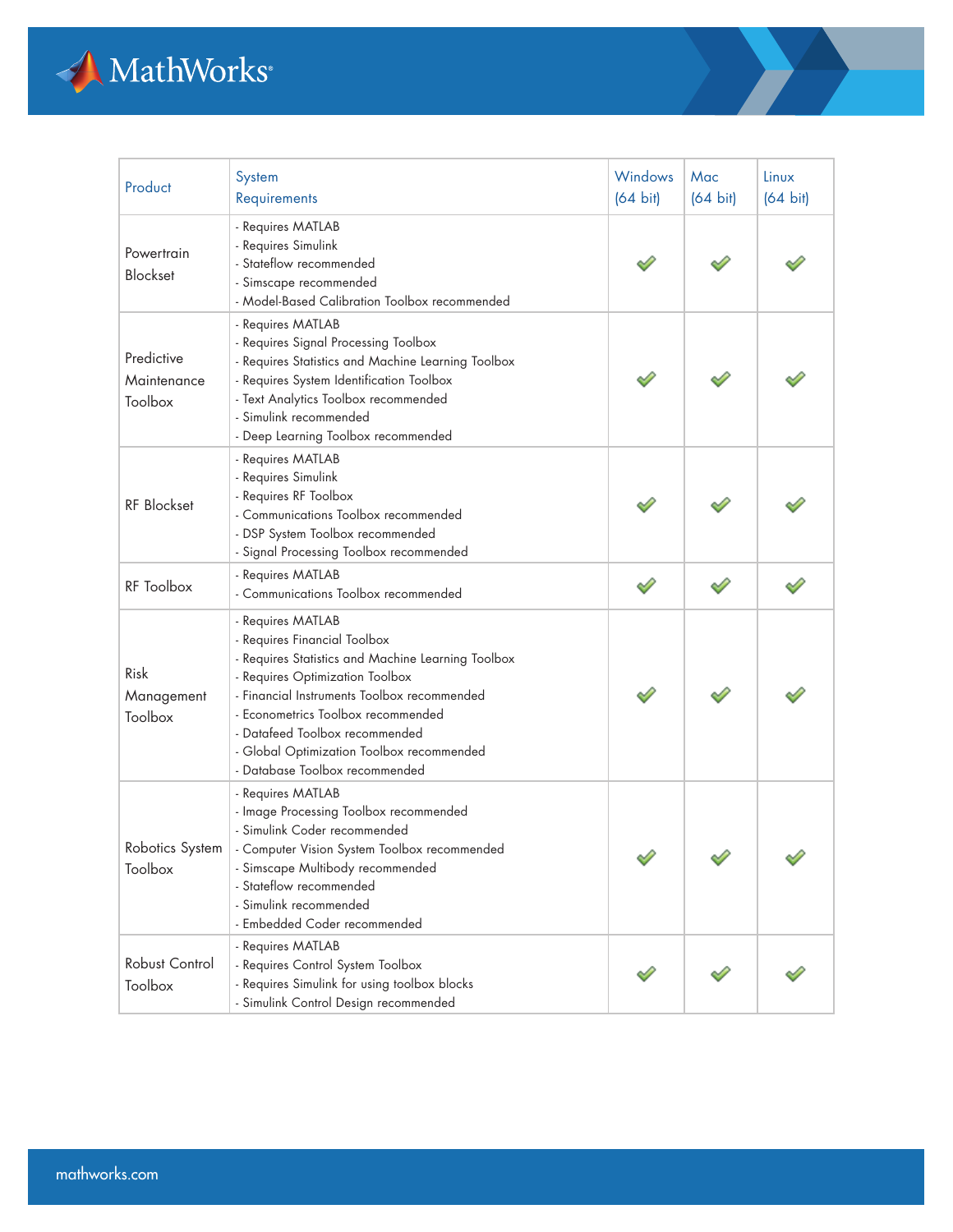

| Product                                  | System<br>Requirements                                                                                                                                                                                    | Windows<br>$(64 \text{ bit})$ | Mac<br>$(64 \text{ bit})$ | Linux<br>$(64 \text{ bit})$ |
|------------------------------------------|-----------------------------------------------------------------------------------------------------------------------------------------------------------------------------------------------------------|-------------------------------|---------------------------|-----------------------------|
| Sensor Fusion<br>and Tracking<br>Toolbox | - Requires MATLAB<br>- MATLAB Coder recommended<br>- Phased Array System Toolbox recommended<br>- DSP System Toolbox recommended<br>- Computer Vision System Toolbox recommended                          |                               |                           |                             |
| Signal Processing<br>Toolbox             | - Requires MATLAB<br>- DSP System Toolbox recommended                                                                                                                                                     | ✅                             |                           |                             |
| SimBiology                               | - Requires MATLAB<br>- Global Optimization Toolbox recommended<br>- Optimization Toolbox recommended<br>- Parallel Computing Toolbox recommended<br>- Statistics and Machine Learning Toolbox recommended |                               |                           |                             |
| SimEvents                                | - Requires MATLAB<br>- Requires Simulink<br>- Stateflow recommended<br>- Statistics and Machine Learning Toolbox recommended                                                                              |                               |                           |                             |
| Simscape                                 | - Requires MATLAB<br>- Requires Simulink                                                                                                                                                                  |                               |                           |                             |
| Simscape<br>Driveline                    | - Requires MATLAB<br>- Requires Simulink<br>- Requires Simscape                                                                                                                                           |                               |                           |                             |
| Simscape<br>Electrical                   | - Requires MATLAB<br>- Requires Simulink<br>- Requires Simscape<br>- Simscape Multibody recommended                                                                                                       |                               |                           |                             |
| Simscape Fluids                          | - Requires MATLAB<br>- Requires Simulink<br>- Requires Simscape                                                                                                                                           |                               |                           |                             |
| Simscape<br>Multibody                    | - Requires MATLAB<br>- Requires Simulink<br>- Requires Simscape                                                                                                                                           |                               |                           |                             |
| Simulink                                 | Requires MATLAB.<br>- Requires Fixed-Point Designer for simulating<br>fixed-point data types<br>Some features require the use of a C compiler.<br>See the list of supported compilers.                    |                               |                           |                             |
| Simulink 3D<br>Animation                 | - Requires MATLAB<br>- Simulink recommended<br>- Simulink is required if using the blockset portion of the product                                                                                        |                               |                           |                             |
| Simulink Check                           | - Requires MATLAB<br>- Requires Simulink                                                                                                                                                                  |                               |                           |                             |
| Simulink Code<br>Inspector               | - Requires MATLAB<br>- Requires Simulink<br>- Requires host platform C compiler supported by MATLAB<br>(for loadlibrary usage). See list of supported host compilers.                                     |                               |                           |                             |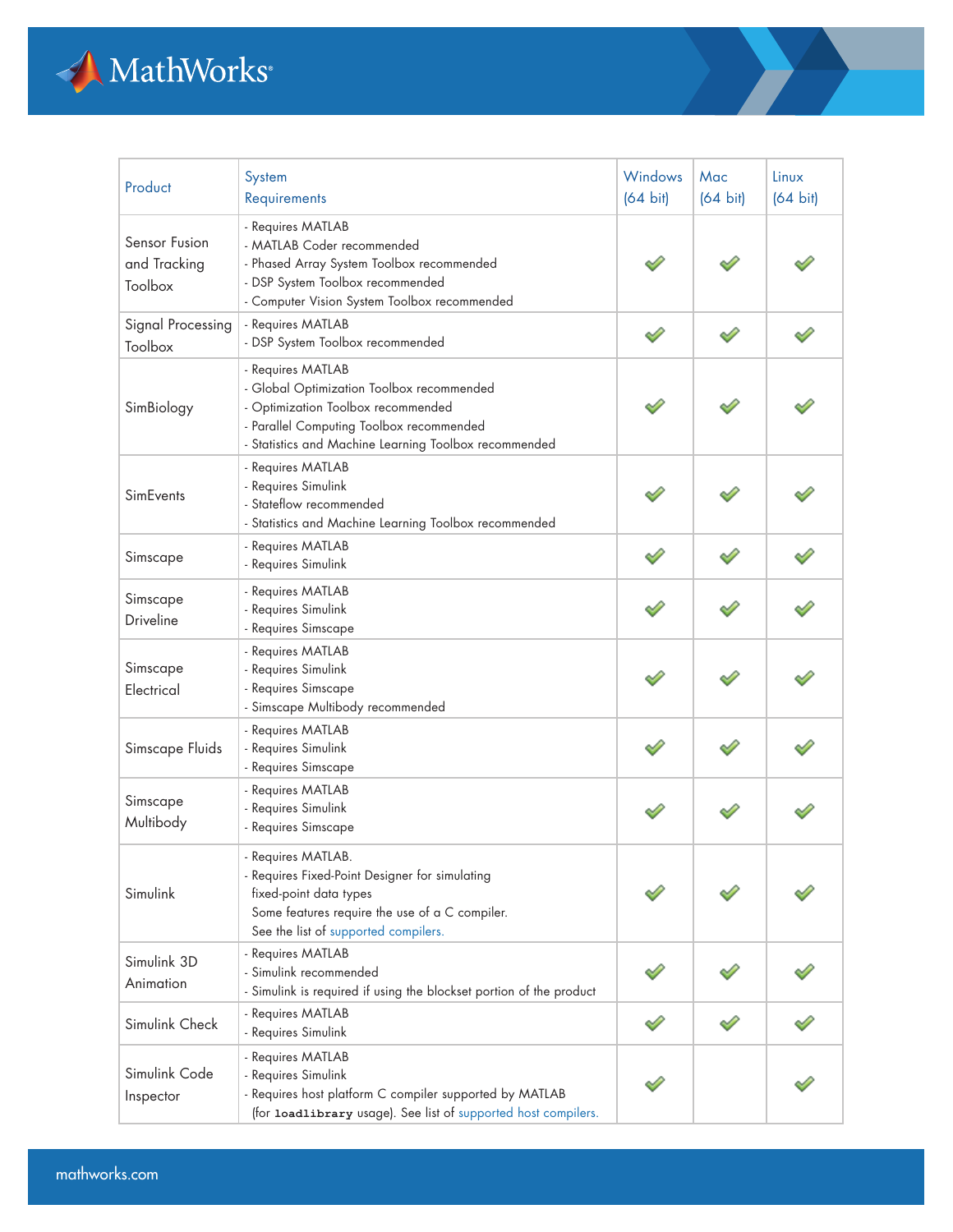

| Product                         | System<br>Requirements                                                                                                                                                                                                                                                                                                                                                                                               | Windows<br>$(64 \text{ bit})$ | Mac<br>$(64 \text{ bit})$ | Linux<br>$(64 \text{ bit})$ |
|---------------------------------|----------------------------------------------------------------------------------------------------------------------------------------------------------------------------------------------------------------------------------------------------------------------------------------------------------------------------------------------------------------------------------------------------------------------|-------------------------------|---------------------------|-----------------------------|
| Simulink Coder                  | - Requires MATLAB<br>- Requires Simulink<br>- Requires MATLAB Coder<br>- Embedded Coder recommended<br>- Simulink Real-Time recommended<br>- Requires Fixed-Point Designer for generating fixed-point code<br>- Requires host platform C compiler.<br>See list of supported host compilers.<br>- Requires cross-compiler for the target processor if the code will<br>execute on a platform different from the host. |                               |                           |                             |
| Simulink Control<br>Design      | - Requires MATLAB<br>- Requires Simulink<br>- Requires Control System Toolbox<br>- Simulink Design Optimization recommended                                                                                                                                                                                                                                                                                          |                               |                           |                             |
| Simulink<br>Coverage            | - Requires MATLAB<br>- Requires Simulink<br>- Simulink Test recommended<br>- Simulink Design Verifier recommended<br>- Embedded Coder recommended                                                                                                                                                                                                                                                                    |                               |                           |                             |
| Simulink Design<br>Optimization | - Requires MATLAB<br>- Requires Simulink<br>- Requires Optimization Toolbox<br>- Global Optimization Toolbox recommended<br>- Parallel Computing Toolbox recommended<br>- Simulink Control Design recommended<br>- Control System Toolbox recommended<br>- Statistics and Machine Learning Toolbox recommended                                                                                                       |                               |                           |                             |
| Simulink Design<br>Verifier     | - Requires MATLAB<br>- Requires Simulink<br>- Requires Simulink Check<br>- Requires Simulink Coverage                                                                                                                                                                                                                                                                                                                |                               |                           |                             |
| Simulink Desktop<br>Real-Time   | - Requires MATLAB<br>- Requires Simulink<br>- Simulink Coder recommended<br>- MATLAB Coder recommended                                                                                                                                                                                                                                                                                                               |                               |                           |                             |
| Simulink PLC<br>Coder           | - Requires MATLAB<br>- Requires Simulink                                                                                                                                                                                                                                                                                                                                                                             |                               |                           |                             |
| Simulink<br>Real-Time           | - Requires MATLAB<br>- Requires Simulink<br>- Requires Simulink Coder<br>- Requires MATLAB Coder<br>- Stateflow recommended<br>- Requires a compiler (See supported compiler versions.)                                                                                                                                                                                                                              |                               |                           |                             |
| Simulink Report<br>Generator    | - Requires MATLAB<br>- Requires Simulink<br>- Requires MATLAB Report Generator                                                                                                                                                                                                                                                                                                                                       |                               |                           |                             |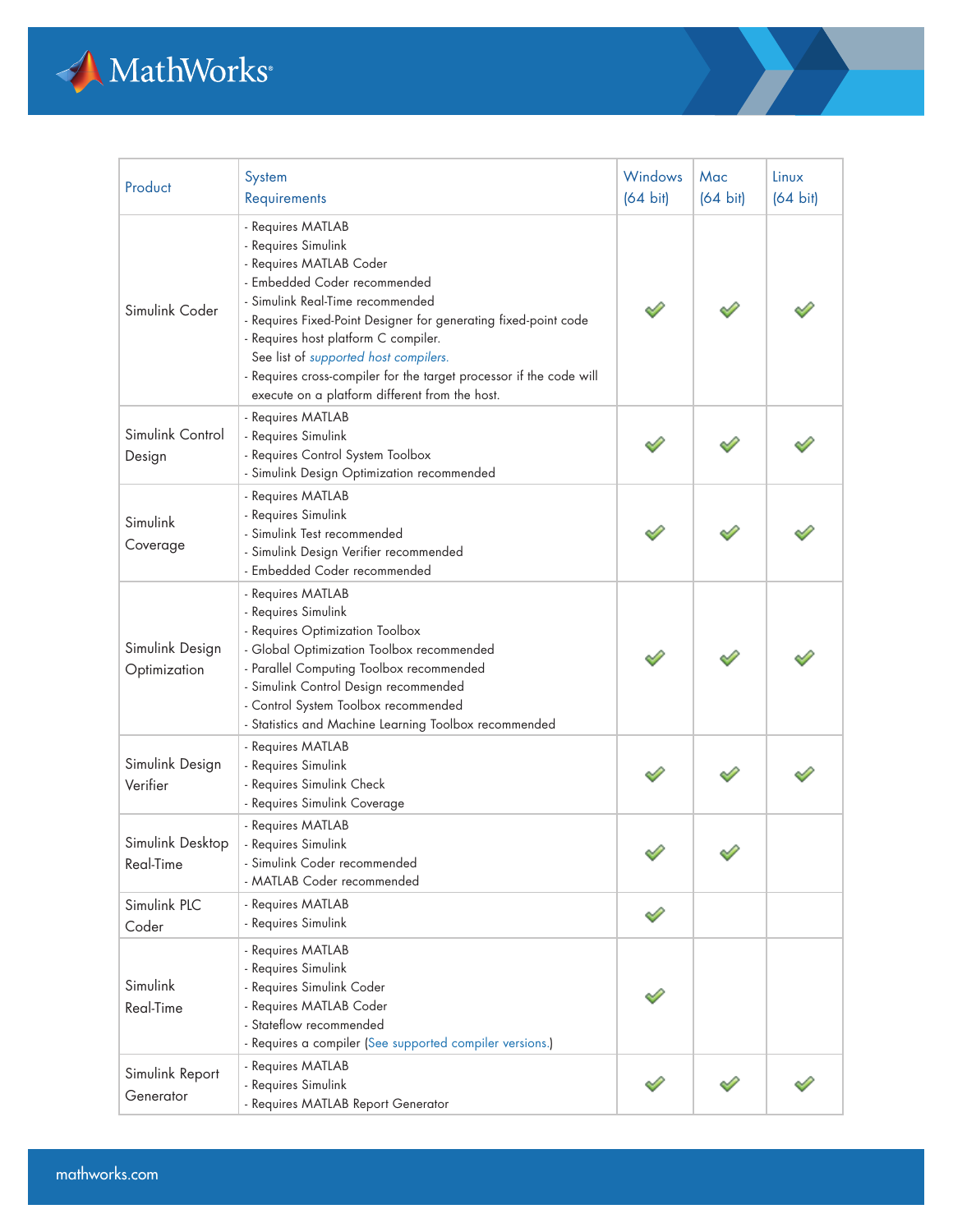

| Product                                              | System<br>Requirements                                                                                                                                                                                                                                                                                                                                    | <b>Windows</b><br>$(64 \text{ bit})$ | Mac<br>$(64 \text{ bit})$ | Linux<br>$(64 \text{ bit})$ |
|------------------------------------------------------|-----------------------------------------------------------------------------------------------------------------------------------------------------------------------------------------------------------------------------------------------------------------------------------------------------------------------------------------------------------|--------------------------------------|---------------------------|-----------------------------|
| Simulink<br>Requirements                             | - Requires MATLAB<br>- Requires Simulink<br>- Simulink Test recommended                                                                                                                                                                                                                                                                                   |                                      |                           |                             |
| Simulink Test                                        | - Requires MATLAB<br>- Requires Simulink<br>- Simulink Coverage required for measuring model<br>or code coverage<br>- Simulink Design Verifier required for adding missing coverage                                                                                                                                                                       |                                      |                           |                             |
| Spreadsheet Link                                     | - Requires MATLAB<br>- Available on 32 bit Windows and 64 bit Windows only<br>- Requires one of the following versions of Excel:<br><b>Excel 2007</b><br><b>Excel 2010</b><br>Excel 2013 or later                                                                                                                                                         |                                      |                           |                             |
| Stateflow                                            | - Requires MATLAB<br>- Requires Simulink<br>- Requires C compiler when used in non-Windows or<br>64 bit environments. See the list of supported compilers.                                                                                                                                                                                                |                                      |                           |                             |
| Statistics and<br>Machine Learning<br><b>Toolbox</b> | - Requires MATLAB                                                                                                                                                                                                                                                                                                                                         |                                      |                           |                             |
| Symbolic Math<br>Toolbox                             | - Requires MATLAB                                                                                                                                                                                                                                                                                                                                         |                                      |                           |                             |
| System<br>Identification<br>Toolbox                  | - Requires MATLAB<br>- Requires Simulink for using toolbox blocks<br>- Signal Processing Toolbox recommended<br>- Control System Toolbox recommended                                                                                                                                                                                                      |                                      |                           |                             |
| <b>Text Analytics</b><br>Toolbox                     | - Requires MATLAB<br>- Requires Statistics and Machine Learning Toolbox<br>- Parallel Computing Toolbox recommended<br>- Deep Learning Toolbox recommended                                                                                                                                                                                                |                                      |                           |                             |
| <b>Trading Toolbox</b>                               | - Requires MATLAB<br>- Financial Toolbox recommended<br>- Financial Instruments Toolbox recommended<br>- Econometrics Toolbox recommended<br>- Datafeed Toolbox recommended<br>- Global Optimization Toolbox recommended<br>- Windows only support:<br>- X_TRADER®<br>$-CQG^*$<br>- Bloomberg EMSX<br>- Interactive Brokers®<br>- Wind Data Feed Services |                                      |                           |                             |